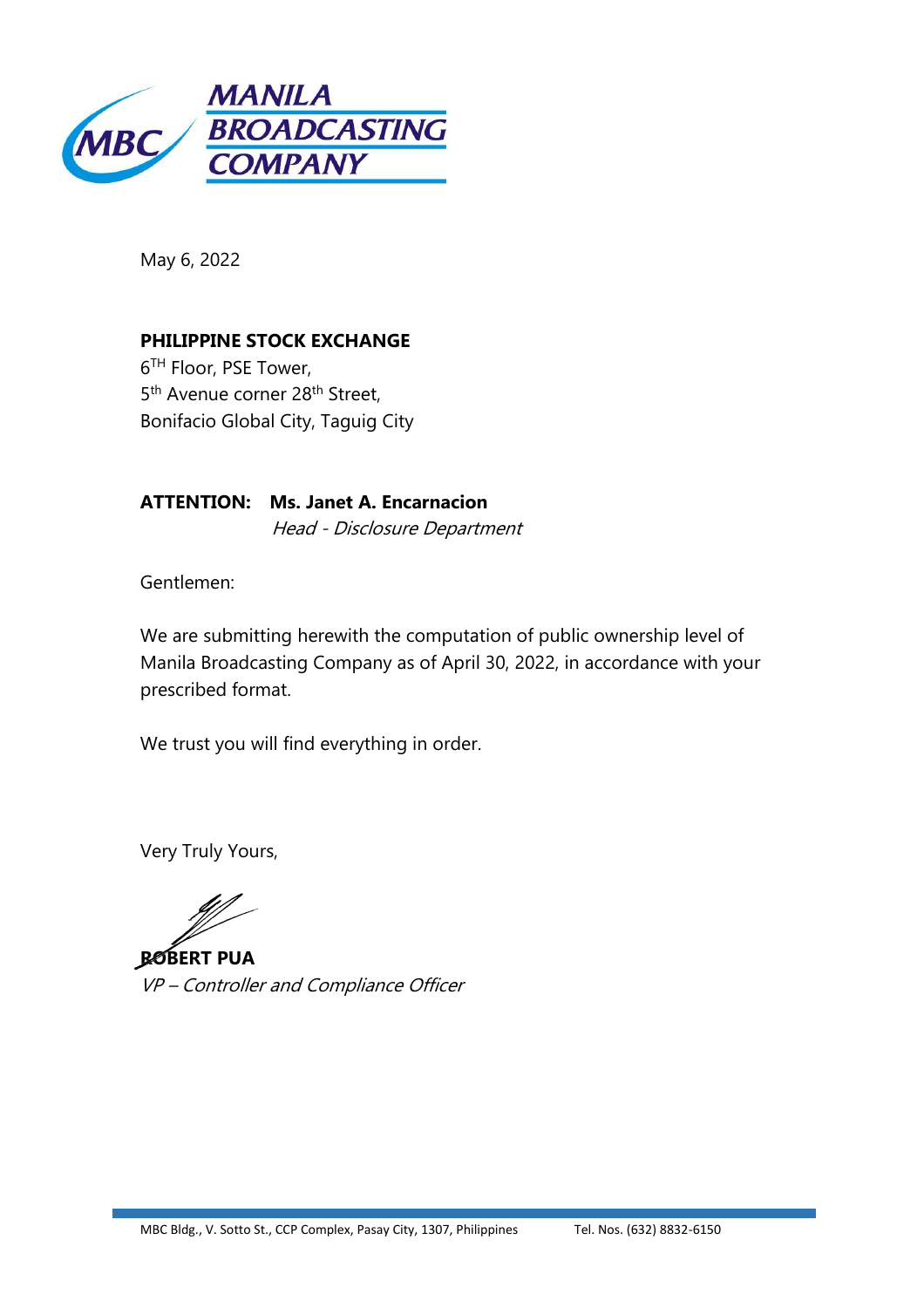## **MANILA BROADCASTING COMPANY Computation of Public Ownership as of April 30, 2022**

|                                                                      |                      |                          | <b>Number of Shares</b> |                                        |
|----------------------------------------------------------------------|----------------------|--------------------------|-------------------------|----------------------------------------|
| Number of Issued Shares<br>Less: Number of Treasury Shares           |                      | Δ                        | B                       | <b>Total</b><br>402,803,777<br>120,787 |
| Number of Outstanding Shares<br>Less:                                |                      |                          |                         | 402,682,990                            |
|                                                                      |                      |                          |                         |                                        |
|                                                                      | % to total           |                          | <b>Number of Shares</b> |                                        |
| <b>DIRECTORS</b>                                                     | I/O Shares           | Δ                        | B                       | <b>Total</b>                           |
| FEDERICO J. ELIZALDE                                                 |                      |                          |                         | 94                                     |
| Direct<br>RUPERTO S. NICDAO, JR.                                     | 0.0000%              |                          |                         |                                        |
| Direct                                                               | 0.0014%              |                          |                         | 5,530                                  |
| JULIO MANUEL P. MACUJA                                               |                      |                          |                         |                                        |
| Direct                                                               | 0.0000%              |                          |                         | 36                                     |
| EDUARDO G. CORDOVA                                                   |                      |                          |                         |                                        |
| Direct                                                               | 0.0032%              |                          |                         | 12,779                                 |
| JUAN M. ELIZALDE                                                     |                      |                          |                         |                                        |
| Direct                                                               | 0.0002%              |                          |                         | 1,000                                  |
| <b>ROBERT PUA</b><br>Direct                                          | 0.0002%              |                          |                         | 1,000                                  |
| <b>GEORGE T. GODUCO</b>                                              |                      |                          |                         |                                        |
| Direct                                                               | 0.0002%              |                          |                         | 1,000                                  |
| MARVEL K. TAN                                                        |                      |                          |                         |                                        |
| Direct                                                               | 0.0000%              |                          |                         | 36                                     |
| RUDOLPH STEVE E. JULARBAL                                            |                      |                          |                         |                                        |
| Direct                                                               | 0.0027%              |                          |                         | 10,807                                 |
| Subtotal                                                             | 0.0080%              | $\overline{\phantom{a}}$ | ÷,                      | 32,282                                 |
|                                                                      |                      |                          |                         |                                        |
| <b>OFFICERS</b>                                                      |                      |                          |                         |                                        |
| FEDERICO J. ELIZALDE                                                 |                      |                          |                         | same as above                          |
| RUPERTO S. NICDAO, JR.<br>JULIO MANUEL P. MACUJA                     |                      |                          |                         | same as above                          |
| EDUARDO G. CORDOVA                                                   |                      |                          |                         | same as above<br>same as above         |
| JUAN M. ELIZALDE                                                     |                      |                          |                         | same as above                          |
| <b>ROBERT PUA</b>                                                    |                      |                          |                         | same as above                          |
| RUDOLPH STEVE E. JULARBAL                                            |                      |                          |                         | same as above                          |
| ALBERT M. SONGCO                                                     |                      |                          |                         |                                        |
| Direct                                                               | 0.0002%              |                          |                         | 1,000                                  |
| JONATHAN E. DECENA                                                   |                      |                          |                         |                                        |
| Direct                                                               | 0.0002%              |                          |                         | 1,000                                  |
| <b>IRVING A. LISONDRA</b>                                            |                      |                          |                         |                                        |
| Direct                                                               | 0.0002%              |                          |                         | 1,000                                  |
| CARLEA C. MIRANDA                                                    |                      |                          |                         |                                        |
| Direct                                                               | 0.0002%              |                          |                         | 1,000                                  |
| JOSE MA T. PARROCO<br>Direct                                         | 0.0003%              |                          |                         |                                        |
| ELPIDIO M. MACALMA                                                   |                      |                          |                         | 1,200                                  |
| Direct                                                               | 0.0002%              |                          |                         | 1,000                                  |
| ELLEN C. FULLIDO                                                     | 0.0000%              |                          |                         |                                        |
| WILFREDO H. ESPINOSA                                                 | 0.0000%              |                          |                         |                                        |
| JOHNNY FAITH QUILING                                                 | 0.0000%              |                          |                         |                                        |
| Subtotal                                                             | 0.0015%              |                          |                         | 6.200.00                               |
|                                                                      |                      |                          |                         |                                        |
| PRINCIPAL / SUBSTANTIAL STOCKHOLDERS                                 |                      |                          |                         |                                        |
| ELIZALDE HOLDINGS CORPORATION                                        |                      |                          |                         |                                        |
| Direct                                                               | 34.6572%             |                          |                         | 139,558,774                            |
| Indirect                                                             |                      |                          |                         |                                        |
| (through Elizalde Land, Inc.)                                        | 21.6051%<br>12.4167% |                          |                         | 87,000,000<br>50,000,000               |
| (through Cebu Broadcasting Company)<br>(through Sunshine Inns, Inc.) | 2.4833%              |                          |                         | 10,000,000                             |
| (through Philippine Broadcasting Corporation)                        | 1.2417%              |                          |                         | 5,000,000                              |
| ROMULO, MABANTA, BUENAVENTURA, SAYOC                                 |                      |                          |                         |                                        |
| & DELOS ANGELES                                                      |                      |                          |                         |                                        |
| Direct                                                               | 17.3613%             |                          |                         | 69,910,993                             |
| Subtotal                                                             | 89.7653%             | $\overline{\phantom{a}}$ |                         | 361,469,767                            |
|                                                                      |                      |                          |                         |                                        |
| <b>OTHERS</b>                                                        |                      |                          |                         |                                        |
| Government                                                           | 0.0000%              |                          |                         |                                        |
| Banks                                                                | 0.0000%              |                          |                         |                                        |
| Employees                                                            | 0.0000%              |                          |                         |                                        |
| Lock-up Shares                                                       | 0.0000%              |                          |                         |                                        |
| Subtotal                                                             | 0.0000%              | $\blacksquare$           | ٠                       | ٠                                      |
| <b>TOTAL</b>                                                         | 89.7749%             |                          |                         | 361,508,249                            |
|                                                                      |                      |                          |                         |                                        |
| Total Number of Shares Owned by the Public                           | 10.2251%             |                          |                         | 41,174,741                             |